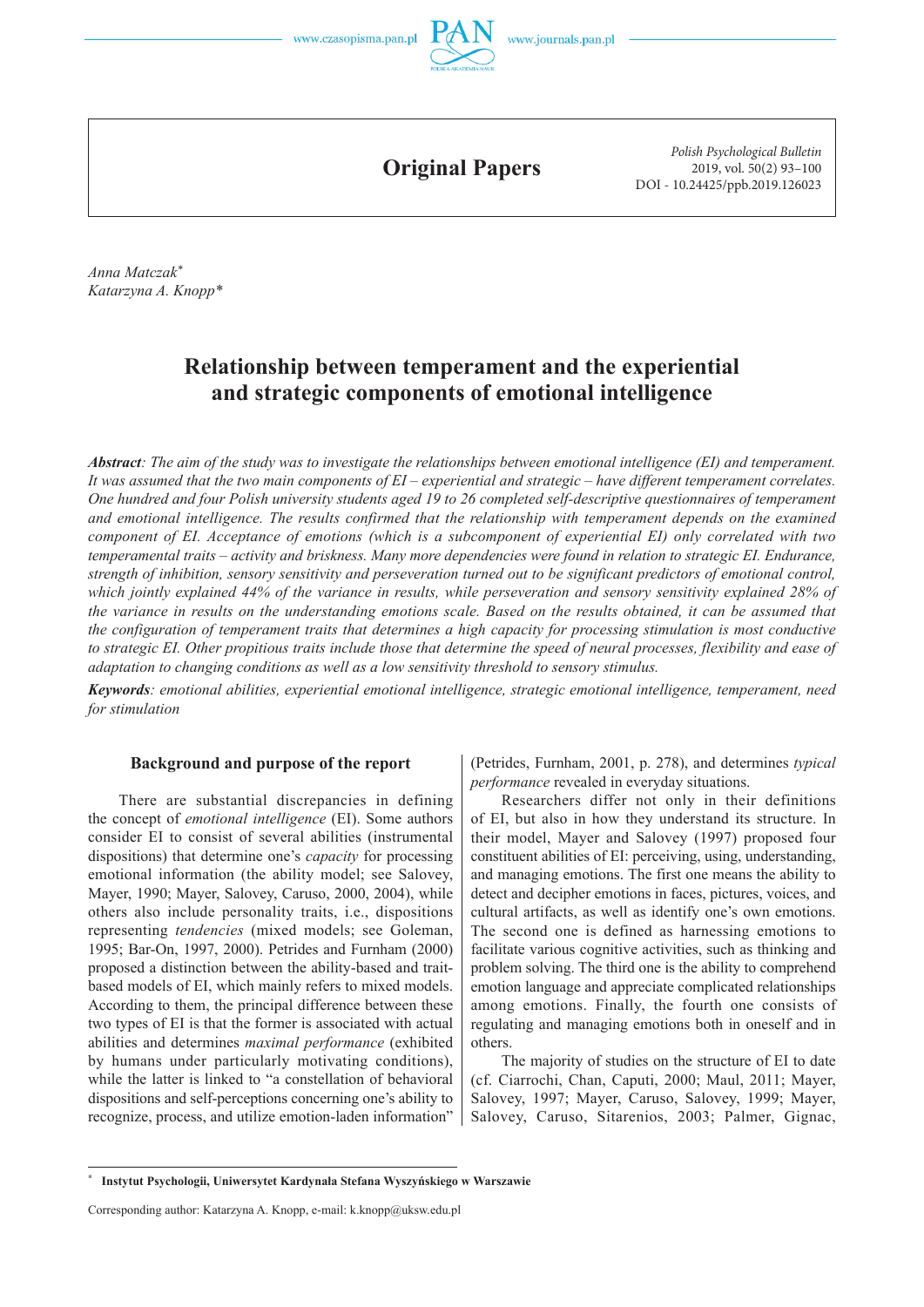94 *Anna Matczak, Katarzyna A. Knopp*

Manocha, Stough, 2005) have shown that although relatively independent emotional abilities can be distinguished, they are all to some extent interrelated, which points to the existence of *general emotional intelligence* (the *g* factor).

In addition to the *g* factor, research has revealed two lower-order factors (cf. Brackett, Mayer, Warner, 2004; Ciarrochi, Chan, Caputi, 2000; Mayer, Salovey, Caruso, Sitarenios, 2003; O'Connor, Little, 2003), each consisting of a pair of abilities from Salovey and Mayer's model (for a more exhaustive description, see Salovey, Mayer, 1990; Mayer, Salovey, Caruso, 2000; 2004). One consists of the ability to perceive and express emotions and the ability to emotionally support thinking, while the other is comprised of the ability to understand and analyze emotions and the ability to regulate emotions. The correlation between the experiential and strategic components of emotional intelligence is not very high and they are also differentially related to external variables (cf. Brackett, Mayer, Warner, 2004; O'Connor, Little, 2003). A similar structure of EI also emerges from Polish studies (cf. Jaworowska, Matczak, 2005). At the core of experiential EI lies the ability to recognize and accept emotions as well as to act on the information conveyed by them ("open to emotions and follow their voice"), as well as to have empathy for other people. On the other hand, strategic EI involves the ability to understand, control and regulate emotions, and thus to rationally analyze both emotions themselves and the information provided by them, as well as to consciously use the results of this analysis in regulatory processes.

Regardless of the differences in defining EI, researchers agree that while this kind of intelligence is founded on innate biological underpinnings (structural and functional neurobiological traits; cf. Takeuchi et al., 2011; Tan et al., 2014), it develops during a person's lifetime through social and emotional experiences (cf. Matczak, Knopp, 2013). According to some authors, the aforementioned underpinnings consist of biologicallybased temperament (cf. Petrides et al., 2016). Indeed, temperament has been proposed to be the biological basis for the development of EI (e.g. the investment model; Zeidner, Matthews, Roberts, MacCann, 2003; see also Gardner, Qualter, Whiteley, 2011). Furthermore, one of the criticisms raised against EI as a theoretical construct is its insufficient distinctness from temperament (Matthews, Zeidner, Roberts, 2012). In this context, it is surprising that relatively little research to date has been devoted to the relationship between EI and temperament.

Similarly as in the investment model (Zeidner, Matthews, Roberts, MacCann, 2003), it is hereby assumed that temperament is a biological predisposition constituting the foundation and "infrastructure" for the development of emotional abilities. However, we posit that its role in acquiring (learning) emotional abilities is somewhat different from what was previously thought. While Zeidner and colleagues mainly focused on temperament as a factor modifying the effects of the environment on the emotional abilities of a child, we propose that temperament also determines EI development by affecting the intensity and type of an individual's social activity. As a result of that activity, the individual undergoes a kind of natural training which leads to the acquisition and improvement of certain emotional abilities.

Given the aforementioned functions of temperament (biological basis, modifier of environmental effects, and determinant of one's activity levels), in our opinion the relationship between EI and temperament may be considered from a different point of view (cf. Matczak, 2004). First, since social activity is a strong stimulant, it can be assumed that its frequency and intensity depend on stimulation processing capacity as well as on the need for stimulation, both of which are determined by temperament. Numerous studies have shown that individuals undertake actions and prefer situations that are of appropriate stimulating value for them, and reject those that are inconsistent with their temperamental capacity (Strelau, 2002; 2008). Thus, individuals with high stimulation processing capacity exhibit greater social activity, as a result of which they gain experiences potentially conducive to developing EI.

Second, EI can be fostered not only by numerous and intense social contacts enabled by high stimulation processing capacity, but also by those temperament traits that increase sensitivity to one's own and other people's emotions even if they imply a low need for stimulation (cf. Matczak, 2004).

Third, it has been suggested that effective temperament-based regulation of excitation is required for emotions to efficiently "cooperate" with cognition. An individual's level of excitation should allow him or her to act and experience the accompanying emotions without weakening or disrupting cognitive control (cf. Matczak, 2004). Ineffective regulation of stimulation may disrupt the course of cognitive processes, including the processing of emotional information. A tendency for overstimulation, which is more likely in the case of persons with low stimulation processing capacity, appears to be particularly unfavorable. Therefore, it may be concluded that high stimulation processing capacity promotes strategic EI, which in fact consists of the cognitive processing of emotional data.

The purpose of the present study was to identify relationships between EI and temperament. Two concepts of temperament were adopted as the theoretical basis: Strelau's regulative theory of temperament (2002) and Pavlov's typology of the nervous system. Due to space constraints, readers are encouraged to refer to relevant publications offering a broader description of the two theories (see Strelau, 2002, 2008).

As mentioned before, there are relatively few empirical studies verifying the relationships between EI and temperament postulated by scholars. Even less research has been devoted to suggestions that the relationship between temperament traits and EI may differ with respect to the various components of the latter (cf. Gardner, Qualter, Whiteley, 2011). For that reason, the present study was of explorative nature. Nevertheless, based on the aforementioned literature, the following research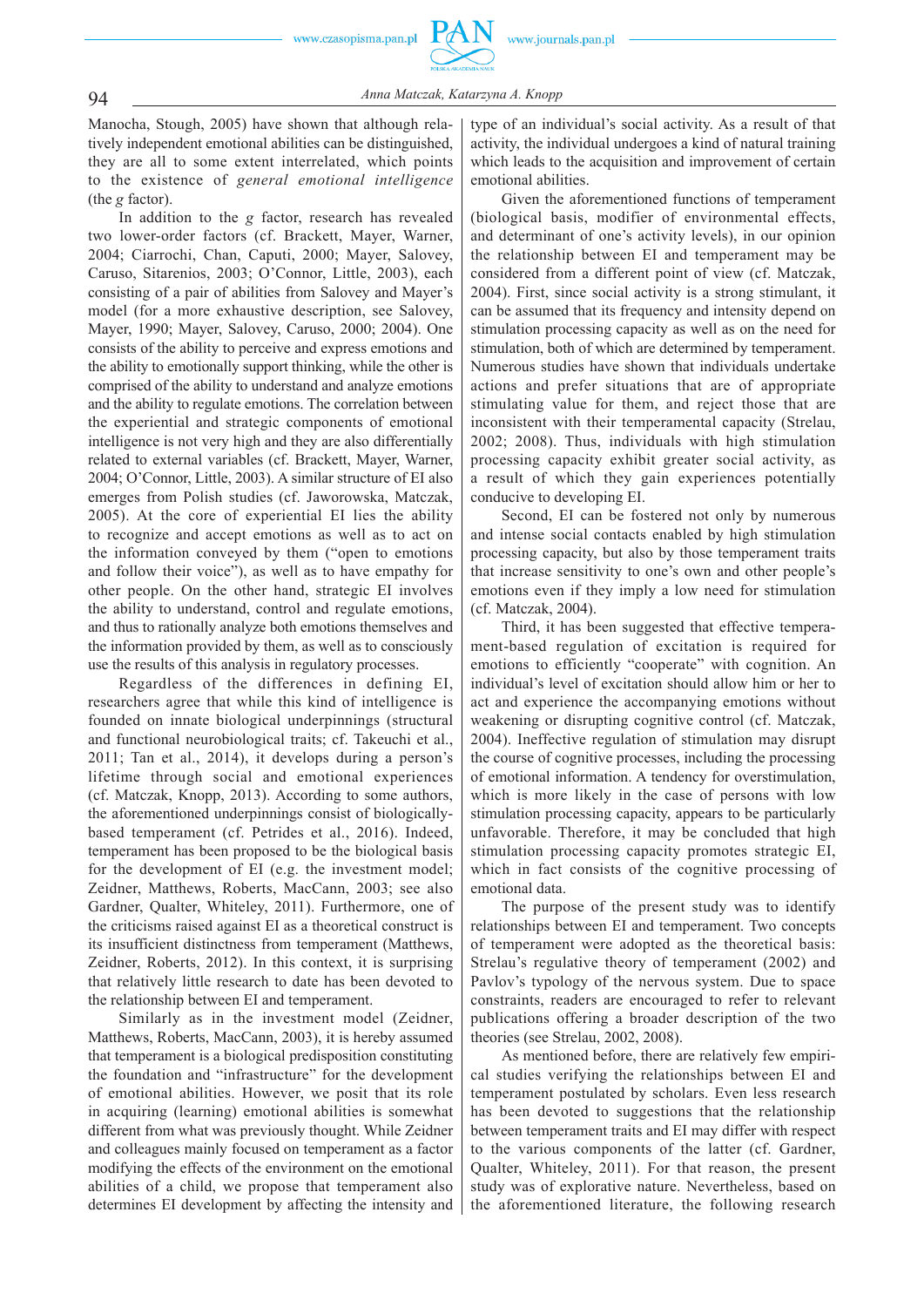

95 *Relationship between temperament and the experiential and strategic components of emotional intelligence*

hypotheses were adopted: 1) The relationship between EI and temperament depends on a given component of EI; 2) The abilities comprising experiential EI (acceptance of emotions and empathy) correlate with temperament traits conducive to gaining social experiences, that is, strength of excitation, mobility of nervous processes, briskness, endurance, and activity, as well as with the trait increasing sensitivity to emotional experiences, i.e., sensory sensitivity; 3) Understanding and control of emotions (elements of strategic EI) are linked to high stimulation processing capacity; positive correlations exist with strength of excitation and inhibition as well as with endurance, while negative correlations with emotional reactivity and perseveration.

# **Method**

# **Participants**

The research group consisted of a total of 104 Polish second-year students of psychology (81 females, 19 males, 4 did not specify their sex), between the ages of 19 and 28  $(M = 21.12; SD = 2.46).$ 

# **Measures**

#### *Emotional intelligence*

EI was measured using the *Popular Questionnaire of Emotional Intelligence* (PKIE) containing 94 selfdescriptive items (Jaworowska, Matczak, 2005). In this instrument, respondents rate the degree to which each item applies to them on a 5-point scale. In addition to an overall result, scores can be calculated for the four factor scales, that is: 1) Accepting, expressing, and using one's emotions; 2) Empathy, i.e., understanding and recognizing the emotions of other people; 3) Control, including cognitive control of one's own emotions; and 4) Understanding and awareness of one's own emotions.

#### *Temperament*

The *Formal Characteristics of Behavior-Temperament Inventory* (FCB-TI; Strelau, Zawadzki, 1993; 1995) was created based on Strelau's Regulative Theory of Temperament. The instrument is self-descriptive and consists of 120 yes/no items forming 6 scales measuring the following temperament traits: briskness (the tendency to react quickly, to maintain a fast pace in performing activities, and to shift easily between reactions in response to changes in the environment), perseveration (the tendency to continue and repeat behavior or experience emotions after the cessation of stimuli), sensory sensitivity (the ability to react to low-intensity sensory stimuli), emotional reactivity (the tendency to react intensively to emotionevoking stimuli, expressed in high emotional sensitivity and low emotional endurance), endurance (ability to react adequately in situations demanding long-lasting or highly stimulating activity and under intensive external stimulation) and activity (the tendency to engage in behaviors of high stimulating value or to provide strong external stimulation by means of one's behavior) (Strelau, Zawadzki, 1995).

The *Pavlovian Temperament Survey* (PTS; Strelau, Angleitner, Newberry, 1999) serves to diagnose temperament as defined by Pavlov. It consists of 57 items rated by respondents on a 4-point scale (from *definitely agree* to *definitely disagree*). The items form three basic scales: Strength of Excitation (the capacity of the nervous system to endure long-lasting or short but intense stimulation), Strength of Inhibition (the capacity for conditioned inhibition manifested in the ability to refrain from, delay, or interrupt action), and Mobility of Nervous Processes (the capacity for rapid changes in behavior in response to rapid changes in environmental stimulation).

# **Procedure**

The students were tested in groups ranging from 15 to 30 persons during lectures held at a university lecture hall under quiet and peaceful conditions. The respondents first completed the questionnaire measuring EI, and then the temperament questionnaire on separate occasions and without a time limit). The tests were anonymous, with students providing pseudonyms instead of their names.

#### **Statistical Analysis**

The results were entered and coded in Microsoft Excel 2007. SPSS 21 software was used for statistical analysis. Due to the overrepresentation of females, separate analyses were conducted for the female sample. However, since the results did not differ statistically significantly from those for the overall sample, only the latter were used in further analysis. Correlations between the variables were checked by calculating Pearson's *r*. Multiple regression analysis was performed for each EI indicator as a criterion. When adding predictors to the model, the stepwise method was used with probability *F* of .05 for entry and .10 for removal. In the last part of analysis, respondents were classified into groups exhibiting high, medium, and low stimulation processing capacity based on configurations of temperament traits determining one's need for stimulation. Their EI was analyzed using one-way analysis of variance (ANOVA) and Scheffe's *post hoc* test.

#### **Results**

Table 1 presents correlation coefficients between temperament traits and EI (overall and its components).

As can be seen, a significant but weak positive correlation was found between the strategic and experiential components of EI ( $r = .26$ ;  $p < .01$ ). Of particular note are relationships between their subcomponents. Similarly to findings from other Polish studies (Jaworowska, Matczak, 2005), the subcomponents of strategic EI (understanding and control of emotions) were positively correlated with each other, but there was no significant relationship between empathy and recognizing and accepting emotions, which comprise experiential EI. Furthermore, among the examined abilities empathy exhibited the weakest correlation with overall EI.

Overall EI was observed to be positively correlated with mobility of nervous processes, briskness, sensory sen-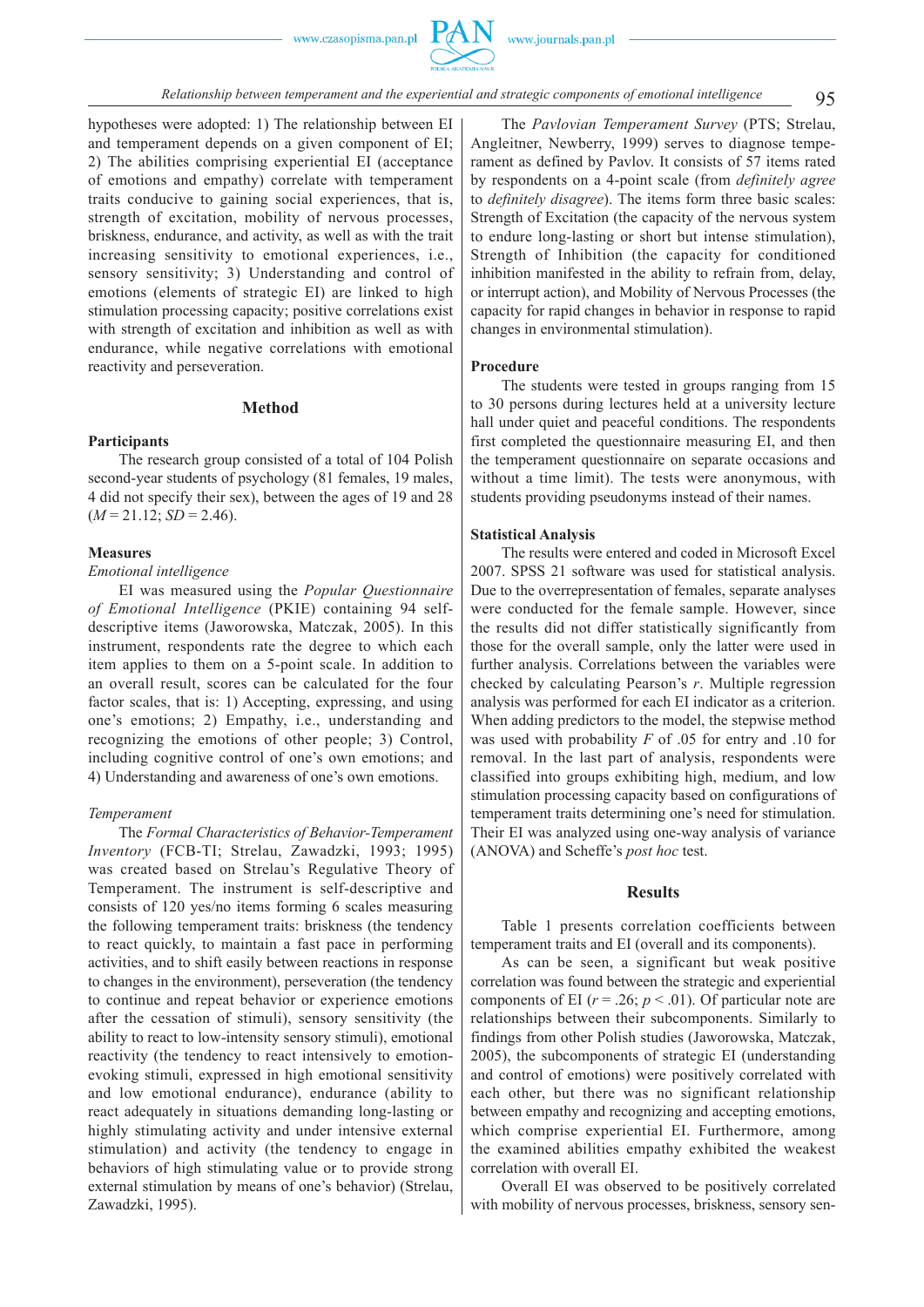

|                 | Table 1. Study variables' means, standard deviations and inter-correlations ( $N = 104$ ) |                  |                          |                       |                 |                                             |          |                      |                 |                 |                                                             |                 |                 |                    |                |                                                                                                                                    |                  |                               |
|-----------------|-------------------------------------------------------------------------------------------|------------------|--------------------------|-----------------------|-----------------|---------------------------------------------|----------|----------------------|-----------------|-----------------|-------------------------------------------------------------|-----------------|-----------------|--------------------|----------------|------------------------------------------------------------------------------------------------------------------------------------|------------------|-------------------------------|
|                 |                                                                                           | $\boldsymbol{M}$ | S <sub>D</sub>           | $\mathbf{\mathbf{z}}$ | 3               | 4                                           | S        | $\bullet$            | L               | $\infty$        | $\bullet$                                                   | $\mathbf{10}$   | $\equiv$        | $\overline{12}$    | 13             | $\overline{1}$                                                                                                                     | 15               | $\overline{16}$               |
|                 | <b>DEI</b>                                                                                | 348.21           | 41.89                    | $68**$                | $.60***$        | $62**$                                      | $.56***$ | $.54**$              | $27**$          | $\overline{12}$ | $\Xi$                                                       | $23*$           | $.18*$          | $-24$ <sup>*</sup> | $23*$          | $-31***$                                                                                                                           | $.30***$         | $\overline{50}$               |
| $\mathcal{L}$   | <b>STR</b>                                                                                | 67.13            | 13.66                    |                       | $91***$         | $90^{**}$                                   | $.26***$ | $25**$               | $\overline{13}$ | $31**$          | $.26*$                                                      | $.34***$        | $.30*$          | $-47**$            | $22*$          | $-.51**$                                                                                                                           | $.48**$          | .07                           |
| 3               | <b>CON</b>                                                                                | 32.30            | 7.67                     |                       |                 | $64**$                                      | $20^{*}$ | $20*$                | $\overline{10}$ | $.36***$        | $41$ <sup>**</sup>                                          | $.37***$        | $.31***$        | $-.43**$           | $\frac{16}{1}$ | $-49**$                                                                                                                            | 53**             | $\widetilde{\mathrm{SO}}$     |
| 4               | UND                                                                                       | 34.82            | 7.43                     |                       |                 |                                             | $.27***$ | $25**$               | $\overline{14}$ | .18             | $\overline{0}$                                              | $24*$           | $25*$           | $-42**$            | $24*$          | $-42**$                                                                                                                            | $.35***$         | .07                           |
| 5               | EXP                                                                                       | 129.11           | 14.10                    |                       |                 |                                             |          | $\overline{81}^{**}$ | $.68***$        | $\ddot{5}$      | $-06$                                                       | $\overline{13}$ | $\frac{1}{6}$   | $\Xi$              | $\frac{16}{1}$ | $-13$                                                                                                                              | $\overline{0}$ . | 18                            |
| $\circ$         | ACC                                                                                       | 56.14            | 10.39                    |                       |                 |                                             |          |                      | $\overline{12}$ | $\overline{60}$ | $-17$                                                       | 17              | $.27***$        | $-0.5$             | .08            | $-15$                                                                                                                              | $\ddot{5}$       | $24*$                         |
| $\overline{ }$  | EMP                                                                                       | 72.96            | 8.37                     |                       |                 |                                             |          |                      |                 | $-0.4$          | $\overline{10}$                                             | $\overline{0}$  | $-07$           | $-13$              | 17             | $-03$                                                                                                                              | $-0$             | $\odot$                       |
| $\infty$        | <b>STE</b>                                                                                | 46.49            | 10.38                    |                       |                 |                                             |          |                      |                 |                 | $28***$                                                     | $.64**$         | $66^{***}$      | $-48**$            | $-0.5$         | $-.65***$                                                                                                                          | $.67***$         | $43**$                        |
| $\circ$         | <b>STI</b>                                                                                | 49.87            | 7.32                     |                       |                 |                                             |          |                      |                 |                 |                                                             | .18             | $\overline{12}$ | $-.31**$           | $-02$          | $-41**$                                                                                                                            | $.35***$         | $-0.09$                       |
| $\equiv$        | <b>MNP</b>                                                                                | 55.78            | 8.54                     |                       |                 |                                             |          |                      |                 |                 |                                                             |                 | $50**$          | $-.38***$          | $-12$          | $-53***$                                                                                                                           | $.57***$         | $.46**$                       |
| $\Box$          | BRI                                                                                       | 13.85            | 4.08                     |                       |                 |                                             |          |                      |                 |                 |                                                             |                 |                 | $-43**$            | 08             | $-.55***$                                                                                                                          | $.51**$          | $40^{**}$                     |
| $\overline{2}$  | PER                                                                                       | 13.94            | 3.50                     |                       |                 |                                             |          |                      |                 |                 |                                                             |                 |                 |                    | $\frac{1}{2}$  | $.65***$                                                                                                                           | $-.56**$         | $-19$                         |
| 13              | <b>SES</b>                                                                                | 16.26            | 3.58                     |                       |                 |                                             |          |                      |                 |                 |                                                             |                 |                 |                    |                | $\approx$                                                                                                                          | $-12$            | $-0$                          |
| $\overline{4}$  | <b>EMR</b>                                                                                | 11.54            | 4.65                     |                       |                 |                                             |          |                      |                 |                 |                                                             |                 |                 |                    |                |                                                                                                                                    | $-.71$ **        | $-.38**$                      |
| 15              | END                                                                                       | 8.86             | 4.87                     |                       |                 |                                             |          |                      |                 |                 |                                                             |                 |                 |                    |                |                                                                                                                                    |                  | $32***$                       |
| $\overline{16}$ | ACT                                                                                       | 11.38            | 4.89                     |                       |                 |                                             |          |                      |                 |                 |                                                             |                 |                 |                    |                |                                                                                                                                    |                  |                               |
|                 | of emotions; EMP - empathy;<br>Notes. M - mean;                                           |                  | SD - standard deviation; |                       | OEI-overall EI; | STE - strength of excitation;<br><b>STR</b> | $\mid$   | strategic IE;        |                 |                 | CON - control of emotions; UND - understanding of emotions; |                 |                 |                    |                | STI – strength of inhibition; MNP – mobility of nervous processes; BRI – briskness; PER – perseveration;<br>EXP - experiential EI; |                  | $ACC - acceptance$<br>$-$ SES |

sensory sensitivity;  $EMR - enoidal reactivity$ ;  $END - endurance$ ;  $ACT - activity$ .

sensory sensitivity;  $EMR$  – emotional reactivity;  $END$  – endurance;  $ACT$  – activity.

\*

 $p < 0.01$ , \*\*  $p < 0.001$ .

96 *Anna Matczak, Katarzyna A. Knopp*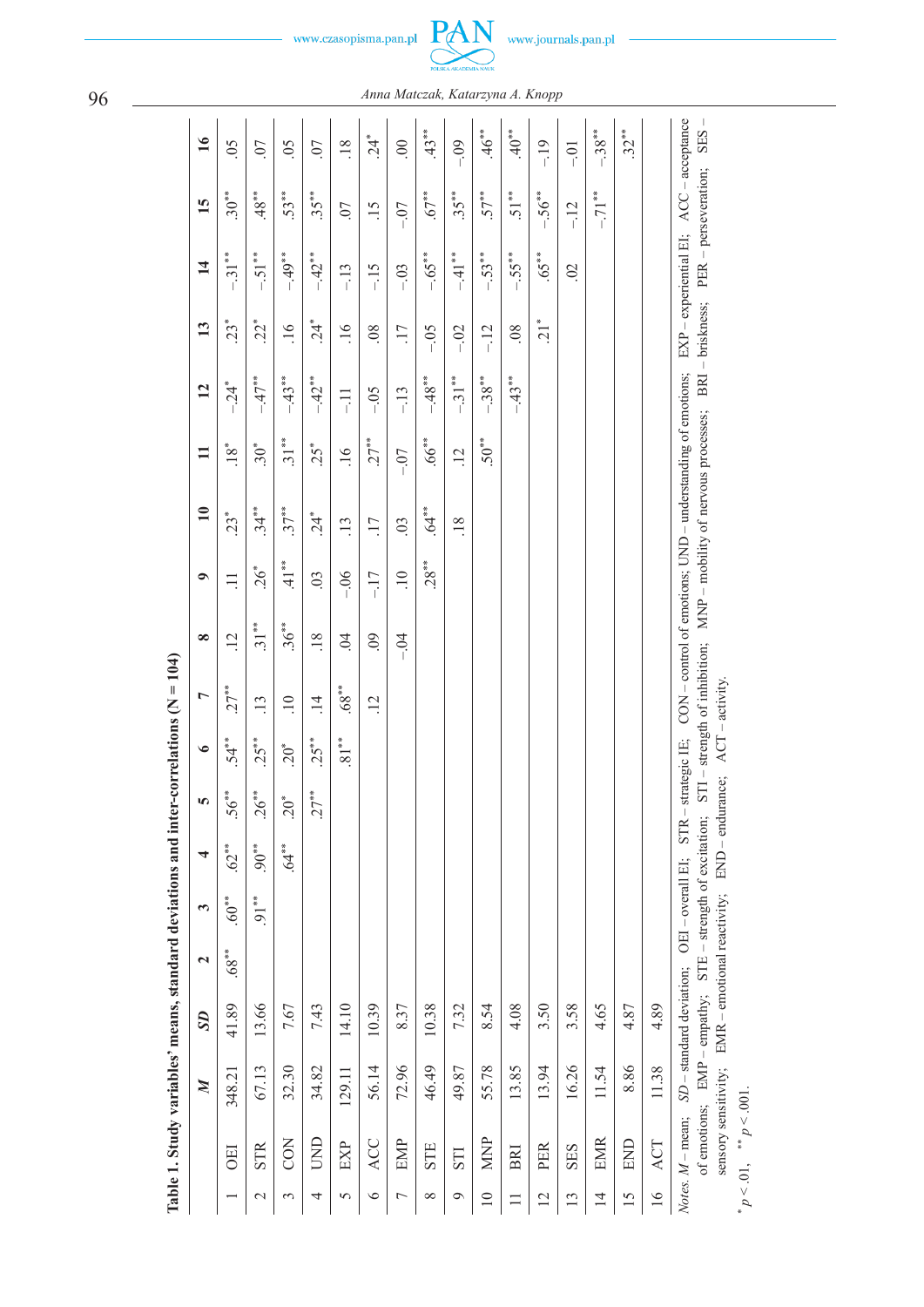

# 97 *Relationship between temperament and the experiential and strategic components of emotional intelligence*

sitivity, and endurance, and negatively with perseveration and emotional reactivity. No significant relationships were found between temperament and experiential EI. When examining the two subcomponents of experiential EI separately, positive correlations were only identified between acceptance of emotions and briskness and activity. In contrast, strategic EI was associated with all temperament traits except from activity. Both of its subcomponents, i.e., understanding and control of emotions, were positively related to mobility of nervous processes, briskness, and endurance, and negatively to perseveration and emotional reactivity. Additionally, there was a positive correlation between control of emotions and strength of excitation and inhibition, as well as between understanding of emotions and sensory sensitivity.

Table 2 presents the multiple regression models built for various EI indicators (entry method – see *Statistical Analysis*). Only two variables, endurance and sensory sensitivity, were incorporated into the model built for

overall EI as a criterion. In total, they explained 16% of the variance in overall PKIE scores. The only significant predictor of experiential EI was sensory sensitivity, but it accounted for as little as 4% of its variance. Attempts to build separate models for experiential EI subcomponents failed for empathy (none of the temperament traits entered in the model met the adopted criteria), whereas the model for acceptance of emotions as the dependent variable contained only one temperament trait – briskness, which accounted for approx. 7% of the variance. A different pattern of associations, with higher correlations, was found for strategic EI. Endurance, sensory sensitivity, and inverse perseveration together explained 41% of the overall score. It should be noted that the model built separately for control of emotions as a criterion incorporated strength of inhibition in addition to the temperament traits significant for the entire strategic component of EI – these traits explained as much as 44% of the variation in the overall score. Furthermore, perseveration (negative

**Table 2. Models of linear multiple regression for overall, experiential and strategic EI as criterions and**  temperamental traits as predictors  $(N = 104)$ 

| <b>Criterion</b>          | <b>Predictors</b>                                                           | $\boldsymbol{R}$ | $R^2$ | <b>Beta</b>                 | $\boldsymbol{F}$ |
|---------------------------|-----------------------------------------------------------------------------|------------------|-------|-----------------------------|------------------|
| Overall EI                | Endurance                                                                   | .31              | .09   | .31                         | $9.43***$        |
|                           | Endurance<br>Sensory sensitivity                                            | .41              | .16   | .34<br>.27                  | $8.79***$        |
| Strategic EI              | Endurance                                                                   | .51              | .26   | .51                         | $31.60***$       |
|                           | Endurance<br>Sensory sensitivity                                            | .57              | .32   | .54<br>.25                  | $21.08***$       |
|                           | Endurance<br>Sensory sensitivity<br>Perseveration                           | .64              | .41   | .35<br>.32<br>$-.36$        | $20.38***$       |
| Control of emotions       | Endurance                                                                   | .55              | .31   | .55                         | $40.14***$       |
|                           | Endurance<br>Strength of inhibition                                         | .61              | .38   | .45<br>.28                  | $27.24***$       |
|                           | Endurance<br>Strength of inhibition<br>Sensory sensitivity                  | .65              | .42   | .48<br>.28<br>.20           | $21.10***$       |
|                           | Endurance<br>Strength of inhibition<br>Sensory sensitivity<br>Perseveration | .67              | .44   | .39<br>.25<br>.24<br>$-.20$ | $17.47***$       |
| Understanding of emotions | Perseveration                                                               | .43              | .18   | $-.43$                      | $20.43***$       |
|                           | Perseveration<br>Sensory sensitivity                                        | .53              | .28   | $-.51$<br>.33               | $17.71***$       |
| Experiential EI           | Sensory sensitivity                                                         | .21              | .04   | .21                         | $4.19*$          |
| Acceptance of emotions    | <b>Briskness</b>                                                            | .26              | .07   | .26                         | $6.81*$          |

*Note*. Stepwise method was used with probability *F* with inputs of .05 and outputs of .10. There are only significant predictors in the table.

 $*$   $p < .01$ ,  $**$   $p < .001$ .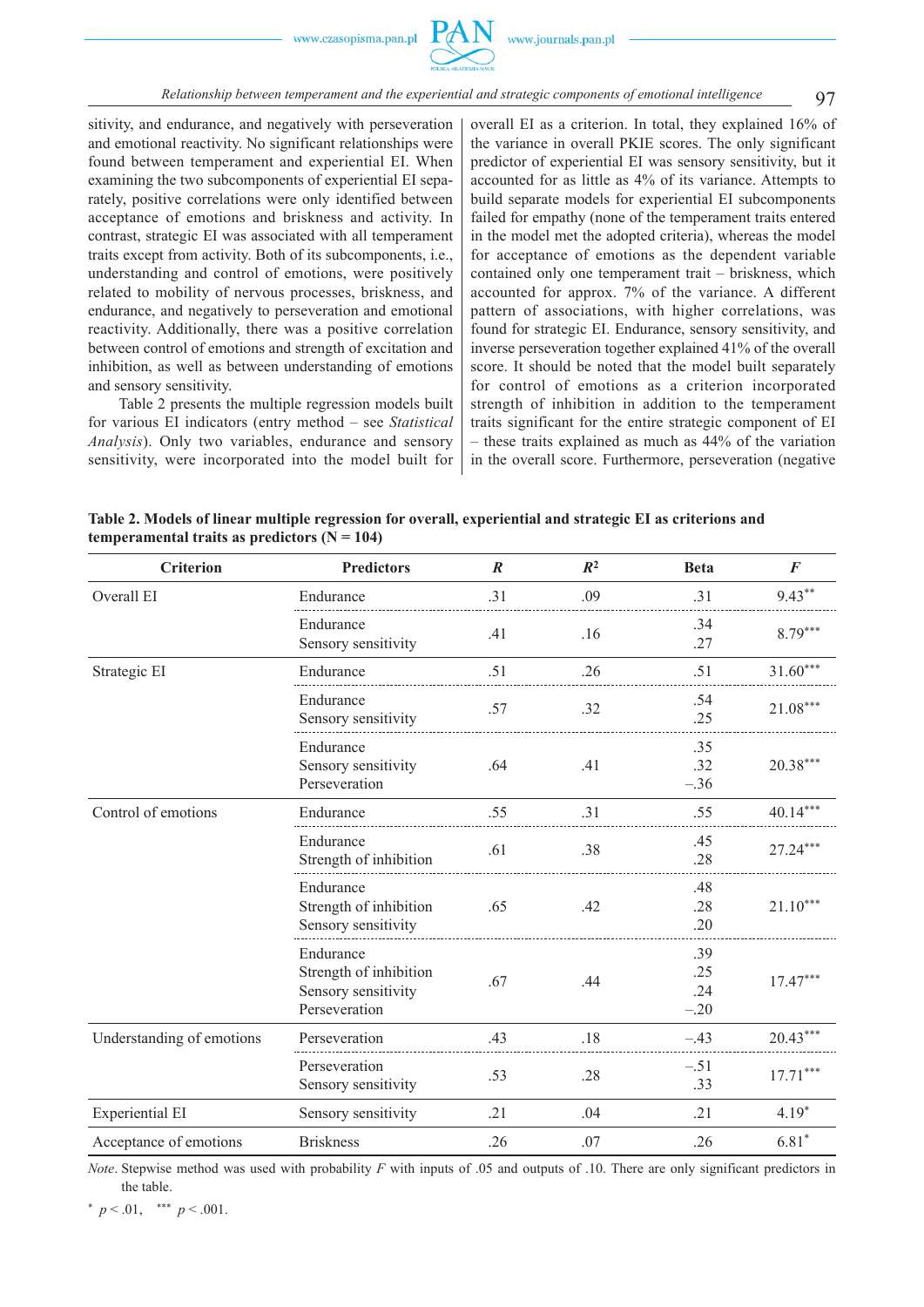

98 *Anna Matczak, Katarzyna A. Knopp*

beta) and sensory sensitivity were significant predictors of understanding emotions, accounting for 28% of its score.

Table 3 shows the results of one-way ANOVA and the *post hoc* test used to compare the participants' EI with their stimulation processing capacity. The groups were identified based on a configuration of scores on the endurance and emotional reactivity scales. The criterion was ½ standard deviation from the mean. Individuals scoring high on endurance (more than  $M + \frac{1}{2}$  *SD*) and low on emotional reactivity (less than  $M - \frac{1}{2}$  *SD*) were assigned to the group with high stimulation processing capacity. The group with low stimulation processing capacity contained individuals scoring low on endurance (less than

 $M - \frac{1}{2}$  *SD*) and high on emotional reactivity (more than  $M + \frac{1}{2} SD$ .

As can be seen, significant differences were found for overall EI, strategic EI, as well as both of its subcomponents examined separately. Individuals with high stimulation processing capacity were characterized by higher overall EI than those with medium or low capacity. Analogous differences were found in relation to strategic EI and understanding and control of emotions – high stimulation processing capacity group exhibited significantly higher levels of each of these abilities as compared to groups with medium and low stimulation processing capacity. No differences in EI were found

| Table 3. Comparison of EI of persons with large $(n = 26)$ , medium $(n = 42)$ and small $(n = 36)$ capacity for |  |  |
|------------------------------------------------------------------------------------------------------------------|--|--|
| processing stimulation                                                                                           |  |  |

|                              |                                           |                  |       | <b>ANOVA</b>                                                               |                    |                |                                             |
|------------------------------|-------------------------------------------|------------------|-------|----------------------------------------------------------------------------|--------------------|----------------|---------------------------------------------|
| <b>Indicator of IE</b>       | Capacity for<br>processing<br>stimulation | $\boldsymbol{M}$ | SD    | Sum of squares<br>between groups<br>$(df=2)$ within groups<br>$(df = 101)$ | Mean<br>square     | $\overline{F}$ | <b>Mean difference</b><br>(Scheffe's tests) |
|                              | large                                     | 370.46           | 33.21 |                                                                            |                    |                |                                             |
| Overall IE                   | medium                                    | 345.60           | 48.39 | 17643.64<br>161468.58                                                      | 8821.82<br>1598.70 | $5.52*$        | $A > B$ ; $A > C$                           |
|                              | small                                     | 337.00           | 32.91 |                                                                            |                    |                |                                             |
|                              | large                                     | 79.31            | 11.72 |                                                                            |                    |                |                                             |
| Strategic EI                 | medium                                    | 65.45            | 13.62 | 5232.07<br>14071.58                                                        | 2616.04<br>139.32  | $18.78***$     | $A > B$ ; $A > C$                           |
|                              | small                                     | 61.19            | 9.30  |                                                                            |                    |                |                                             |
|                              | large                                     | 39.00            | 7.17  |                                                                            |                    |                |                                             |
| Control<br>of emotions       | medium                                    | 31.55            | 7.50  | 1563.47<br>4494.29                                                         | 781.73<br>44.50    | $17.57***$     | $A > B$ ; $A > C$                           |
|                              | small                                     | 29.06            | 5.08  |                                                                            |                    |                |                                             |
|                              | large                                     | 40.31            | 5.48  |                                                                            |                    |                |                                             |
| Understanding<br>of emotions | medium                                    | 33.90            | 7.74  | 1076.37<br>4505.46                                                         | 538.19<br>44.61    | $12.07***$     | $A > B$ ; $A > C$                           |
|                              | small                                     | 32.14            | 6.09  |                                                                            |                    |                |                                             |
|                              | large                                     | 132.62           | 16.02 |                                                                            |                    |                |                                             |
| <b>Experiential IE</b>       | medium                                    | 126.12           | 12.59 | 694.85<br>18577.31                                                         | 347.42<br>183.93   | 1.89           |                                             |
|                              | small                                     | 127.75           | 12.72 |                                                                            |                    |                |                                             |
| Acceptance<br>of emotions    | large                                     | 58.92            | 12.15 | 391.18<br>10888.97                                                         | 195.59<br>107.81   | 1.81           |                                             |
|                              | medium                                    | 54.05            | 9.88  |                                                                            |                    |                |                                             |
|                              | small                                     | 55.28            | 9.56  |                                                                            |                    |                |                                             |
|                              | large                                     | 73.69            | 8.67  |                                                                            |                    |                |                                             |
| Empathy                      | medium                                    | 72.07            | 9.52  | 43.32<br>6917.30                                                           | 21.66<br>68.49     | .32            |                                             |
|                              | small                                     | 72.47            | 6.15  |                                                                            |                    |                |                                             |

*Note.* A – large capacity for processing stimulation; B – medium capacity for processing stimulation; C – small capacity for processing stimulation.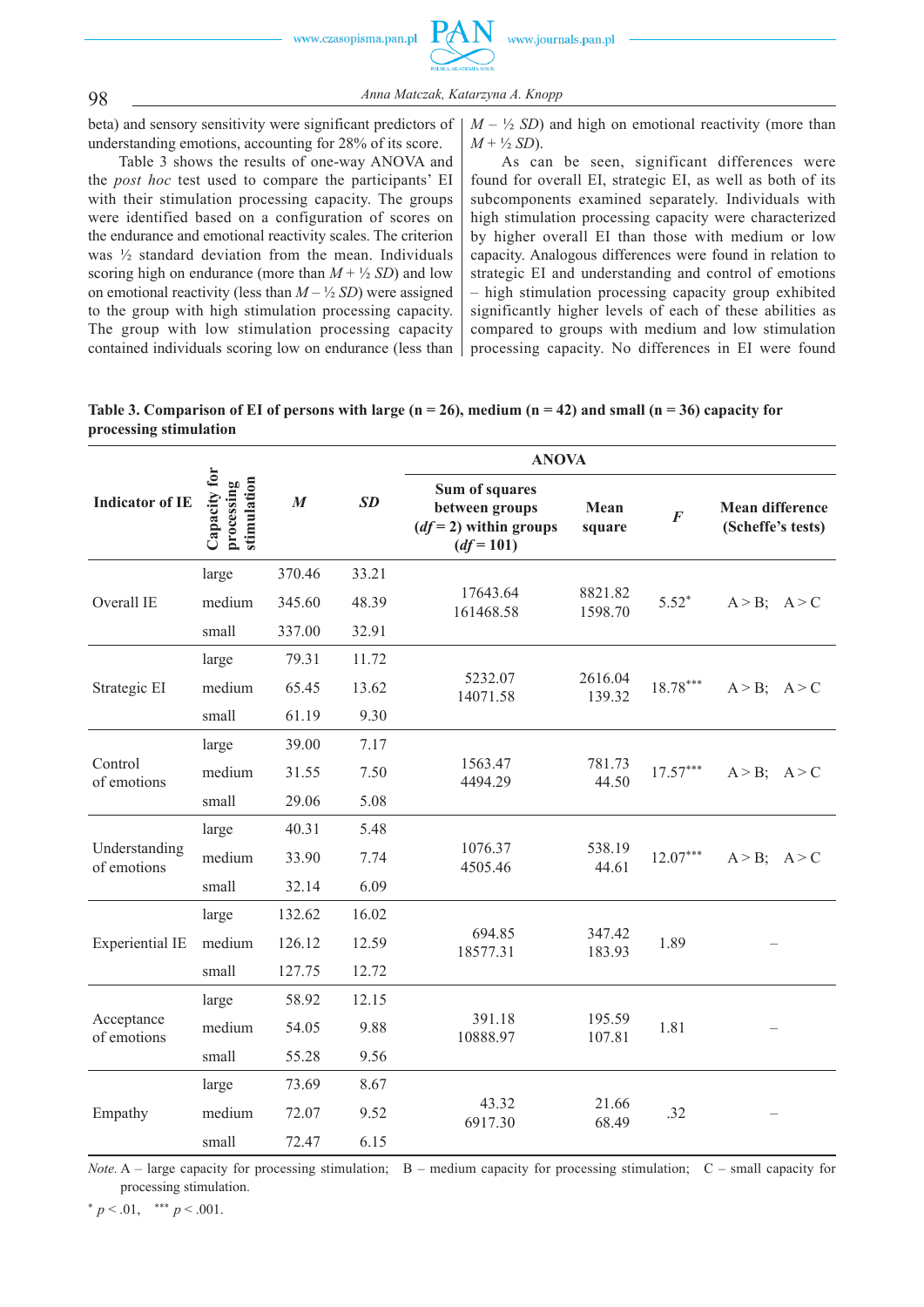

between individuals with medium and low stimulation processing capacity. Neither experiential EI nor its subcomponents were differentially correlated with stimulation processing capacity.

#### **Discussion**

The results of the present study confirmed the existence of correlations between EI and temperament. However, in line with hypothesis 1, they depended on the examined components of EI. Temperament was primarily correlated with understanding and control of emotions, i.e., the subcomponents of strategic EI. As expected, a positive relationship was found for the temperament traits linked to high stimulation processing capacity and a negative relationship for those linked to low levels of that capacity. ANOVA and Scheffe's test confirmed the significance of correlations between stimulation processing capacity and strategic EI. Individuals scoring high on that capacity were characterized by significantly higher strategic EI than those with medium or low capacity. Furthermore, the absence of intergroup differences between individuals with medium and low stimulation processing capacity suggests that it is a threshold variable, meaning that it enhances strategic EI abilities only after reaching a certain threshold.

Stimulation processing capacity determines resistance to stress and strain. Physical and social demands do not evoke excessive excitation in persons with high stimulation processing capacity, and so they can respond and act efficiently even when exposed to very strong or long-lasting stimuli. In contrast, the same stimuli would lead to overstimulation in individuals with low stimulation processing capacity, impairing the efficiency of their overall and cognitive functioning, as well as entailing other negative consequences (e.g., emotional disturbances). In this context, the positive correlation of emotional control with strength of excitation and endurance, which determine the processing capacity of the nervous system, is not surprising. Strength of inhibition was also found to be a significant predictor of control of emotions, enabling individuals to extinguish, differentiate, or delay reactions in strongly stimulating situations. At the level of behavior, this is for instance manifested in task orientation and the ability to refrain from a socially unacceptable expression of emotions. The negative correlation between stimulation processing capacity and emotional reactivity provides additional support for the significance of the former for EI. The tendency to react strongly to emotion-provoking stimuli is reflected in high sensitivity and low emotional resistance. Individuals with high levels of that trait exhibit high irritability and are prone to react strongly even to small and insignificant events; they are also self-conscious and easily offended. Such persons reveal low emotional resilience, have a tendency to give up when faced with difficulties, and frequently experience emotional tension. All of this is certainly inconsistent with strategic EI.

Of interest is the relationship between strategic EI and sensory sensitivity. The latter was expected to be predominantly associated with the experiential component of EI as individuals with high levels of that temperament trait can recognize even weak stimuli and assess signals of low intensity. However, the hypothesized relationship was not corroborated. Instead, sensory sensitivity turned out to be a significant predictor for understanding and control of emotions. In this context, another interesting finding was the negative correlation of strategic EI with emotional reactivity as the latter implies a low threshold to emotional stimuli as well as low resistance to them. The positive correlation of strategic EI with sensory sensitivity in conjunction with its negative correlation with emotional reactivity suggests that high sensitivity to sensory stimuli with concomitant high emotional resilience is conducive to efficient processing of emotional information. This means that for emotional experiences to be subjected to cognitive processing, they must be recognized, but the accompanying excitation should not be too high.

Furthermore, correlation analysis revealed an unexpected relationship between strategic EI and briskness and mobility of nervous processes, which determine the speed of nervous processes, the ease of shifting from one situation to another and from passive to active states, maintaining a high rate of activity, and accommodation to changes in the environment. At an emotional level, this can enhance task-dependent mood modulation as well as flexibility in thinking. A negative relationship was found between strategic EI and perseveration, that is, the tendency to continue and repeat certain behaviors after the cessation of stimuli. Individuals scoring high on this trait are inclined to excessively concentrate on the past: repeatedly recall and ruminate about past events and experience them emotionally for an extended period of time. This may result in cognition being engaged in processing only one type of experience, or indeed in fixating on the perseverated experiences to the exclusion of others, which makes it difficult to consider the situation at hand from different perspectives.

Few correlations were found between temperament and experiential EI. Contrary to what was expected, its levels were not significantly affected by stimulation processing capacity. No significant relationships were found between temperament and empathy. Still, as hypothesized, acceptance of emotions was correlated with briskness and activity, the two temperament traits that may be decisive in determining the intensity of social training, that is, the number and diversity of interpersonal situations and interactions. On the other hand, only briskness was a significant predictor of the acceptance of emotions, but it accounted for merely 7% of its variance. In light of the available empirical data, it is difficult to explain such a weak relationship between temperament and the experiential component of EI.

The results of the present study indicate the need for further investigation into correlations between temperament and EI as numerous aspects of the relationship between these two constructs remain unclear. In particular, future research should focus on the association between temperament traits and the behavioral component of EI